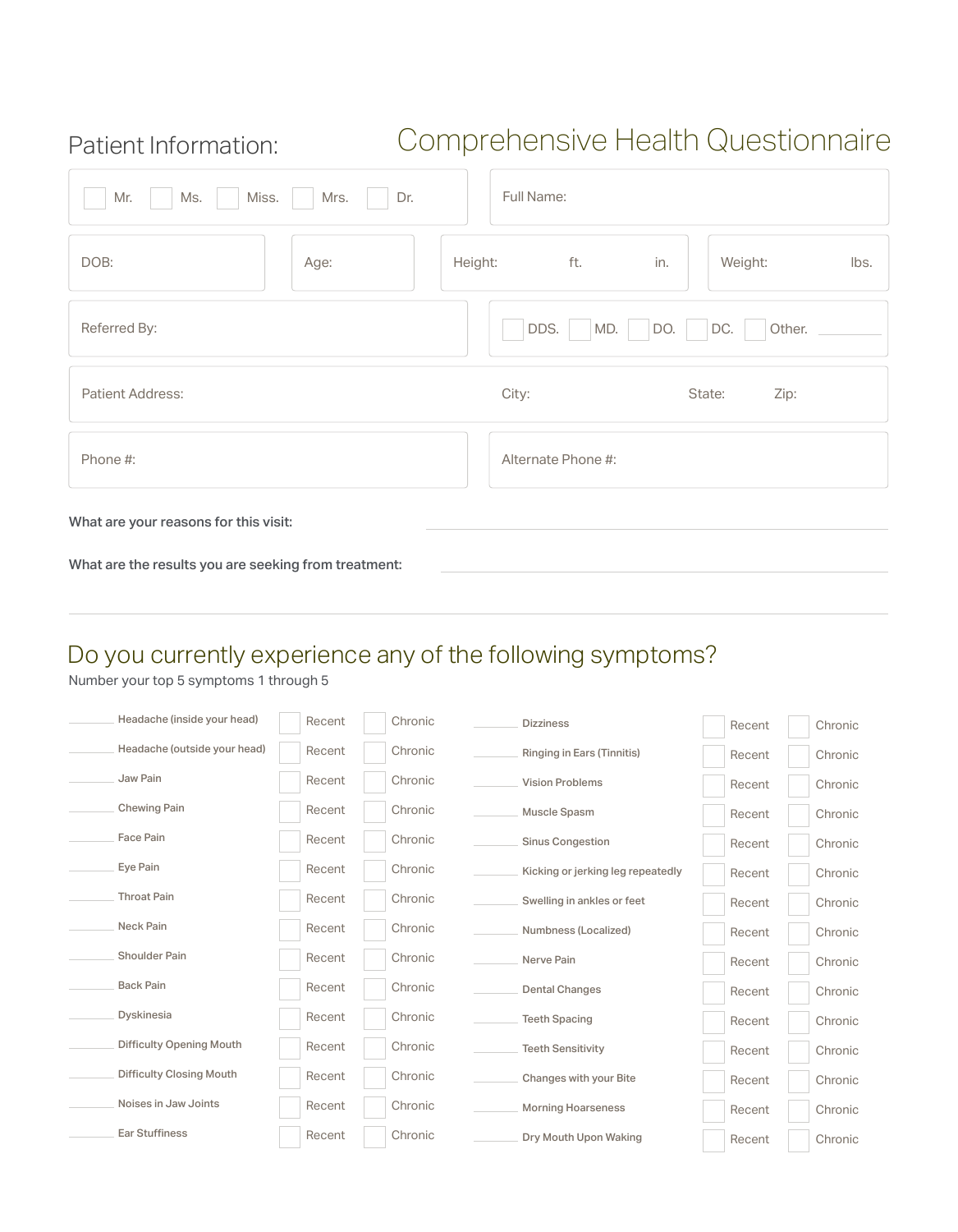| Fatigue                               | Recent | Chronic | <b>Significant Daytime Drowsiness</b> | Recent | Chronic |
|---------------------------------------|--------|---------|---------------------------------------|--------|---------|
| <b>Difficulty Falling Asleep</b>      | Recent | Chronic | Affect Sleep of Others                | Recent | Chronic |
| <b>Tossing and Turning Frequently</b> | Recent | Chronic | Short of Breath when Waking           | Recent | Chronic |
| <b>Repeated Awakening</b>             | Recent | Chronic | Told "I stop breathing" During Sleep  | Recent | Chronic |
| Feeling Un-refreshed in the Morning   | Recent | Chronic | Night-Time Choking Spells             | Recent | Chronic |
| <b>Morning Headaches</b>              | Recent | Chronic | Unable to Tolerate C-Pap              | Recent | Chronic |
| <b>Nighttime Urination</b>            | Recent | Chronic | <b>Tooth Grinding</b>                 | Recent | Chronic |
| <b>Night Sweats</b>                   | Recent | Chronic | <b>Teeth Crowding</b>                 | Recent | Chronic |
| <b>Vivid Dreams</b>                   | Recent | Chronic | <b>Frequent Heavy Snoring</b>         | Recent | Chronic |
| Sore Jaw Upon Waking                  | Recent | Chronic | Acid Indigestion                      | Recent | Chronic |
|                                       |        |         |                                       |        |         |

Any Other Symptoms not listed above

#### Allergic Reactions

Please check any and all medications or substance that have caused an allergic reaction

| Anesthetics                  | Antibiotics | Aspirin  | Medication |
|------------------------------|-------------|----------|------------|
| <b>Barbiturates</b>          | Codeine     | lodine   |            |
| $\mathsf{L}\mathsf{atex}$    | Metals      | Plastics |            |
| Penicillin                   | Sedatives   | Sulfa    |            |
| Food Allergies/Sensitivities |             |          |            |

#### Current Medications

Please list all medications and supplements (over-the-counter and prescription) you are taking and the reason you take them.

| Medication | Dosage | Reason For Taking |
|------------|--------|-------------------|
|            |        |                   |
|            |        |                   |
|            |        |                   |

See Attached List

### Previous Treatment, Medications and Other Therapies Attempted For The Condition We Are Evaluating

| Treatment/Med/Therapy | Doctor/Provider | Approx. Date of Tx | Helpful (y/n) |
|-----------------------|-----------------|--------------------|---------------|
|                       |                 |                    |               |
|                       |                 |                    |               |
|                       |                 |                    |               |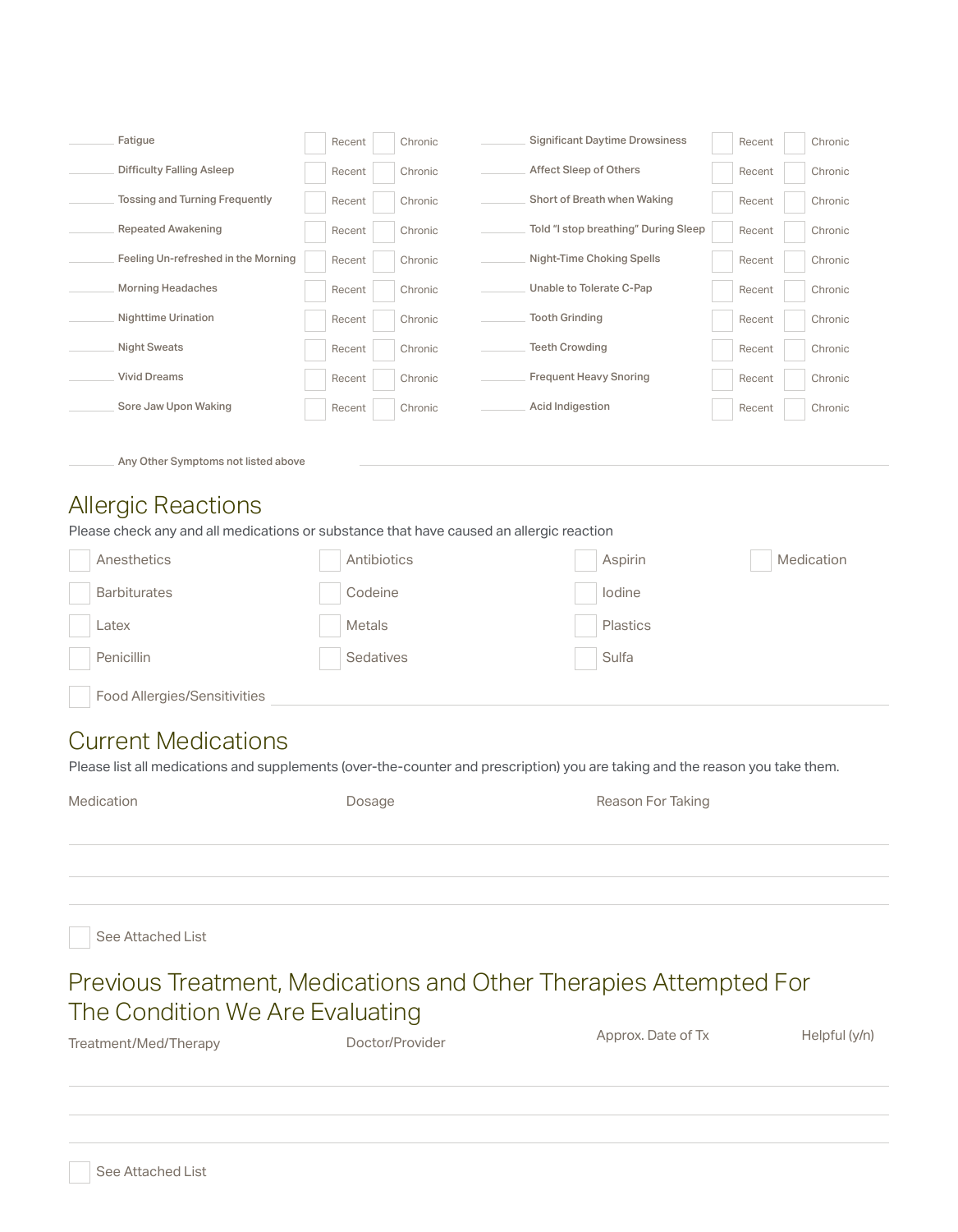## Sleep Conditions

Please select the yes or no answers based on your average sleep experience and/or what a sleep partner has told you

| Sleep Position?                                               | Side |     | <b>Back</b> |            | Stomach |  |                                                |                            | Varies |              |      | Sleep Location? |     |      |  |             | <b>Bed</b>                        |    | Couch                                | Chair | Other |
|---------------------------------------------------------------|------|-----|-------------|------------|---------|--|------------------------------------------------|----------------------------|--------|--------------|------|-----------------|-----|------|--|-------------|-----------------------------------|----|--------------------------------------|-------|-------|
| <b>Bed Partner?</b>                                           |      |     |             | Yes        |         |  | <b>No</b>                                      |                            |        |              |      |                 |     |      |  |             | Average hours of sleep per night? |    |                                      |       |       |
| Is it easy to fall asleep?                                    |      |     |             | Yes        |         |  | <b>No</b>                                      |                            |        |              |      |                 |     |      |  |             | Average hours of sleep per day?   |    |                                      |       |       |
| Do you wake often during the night?                           |      |     |             | Yes        |         |  | Cough, gasps or snorts on waking?<br><b>No</b> |                            |        |              |      |                 |     |      |  | Yes         | No                                |    |                                      |       |       |
| Do you feel rested upon waking?                               |      | Yes |             |            |         |  | <b>No</b>                                      | Observed pauses in breath? |        |              |      |                 |     |      |  |             | Yes                               | No |                                      |       |       |
| Stopped breathing during sleep?                               |      |     |             | Yes        |         |  | No                                             |                            |        |              |      |                 |     |      |  |             |                                   |    |                                      |       |       |
| Have you ever had a sleep test?:                              |      |     |             | <b>HST</b> |         |  | <b>PSG</b>                                     |                            |        | No           |      | Date:           |     |      |  |             |                                   |    | Result:                              |       |       |
| Previous positive airway pressure devices used?               |      |     |             |            |         |  | <b>CPAP</b>                                    |                            |        | <b>BiPAP</b> |      |                 | ASV |      |  | <b>APAP</b> |                                   |    |                                      |       |       |
| Do you currently use a PAP Device?                            |      |     |             | Yes        |         |  | No                                             |                            | Type:  |              |      |                 |     |      |  |             |                                   |    |                                      |       |       |
| Previous Oral Appliance?                                      |      |     |             | Yes        |         |  | No                                             |                            | Type:  |              |      |                 |     |      |  |             |                                   |    |                                      |       |       |
| <b>Health And Medical History</b>                             |      |     |             |            |         |  |                                                |                            |        |              |      |                 |     |      |  |             |                                   |    |                                      |       |       |
| Are you currently pregnant?                                   |      |     |             |            |         |  |                                                | Yes                        |        | <b>No</b>    |      |                 |     |      |  |             |                                   |    | How many energy drinks do you drink? |       | /day  |
| Do you drink 4 or more cups of coffee per day?                |      |     |             |            |         |  |                                                | Yes                        |        | No.          |      |                 |     |      |  |             |                                   |    |                                      |       |       |
| Do you smoke tobacco?                                         |      |     |             |            |         |  |                                                | Yes                        |        | No.          |      |                 |     |      |  |             |                                   |    |                                      |       |       |
| Do you consume alcohol or take sedatives?                     |      |     |             |            |         |  |                                                | Yes                        |        | No.          |      |                 |     |      |  |             |                                   |    |                                      |       |       |
| Do you have trouble breathing through your nose?              |      |     |             |            |         |  |                                                | Yes                        |        | No.          |      |                 |     |      |  |             |                                   |    |                                      |       |       |
| Have you had prior orthodontic treatments?                    |      |     |             |            |         |  |                                                | Yes                        |        | No           |      |                 |     |      |  |             |                                   |    |                                      |       |       |
| Have you had previous injury to:                              |      |     |             |            |         |  |                                                | Head                       |        |              | Neck |                 |     | Face |  |             | Teeth                             |    | Other                                |       |       |
| <b>Surgical History</b><br>Have you had any of the following: |      |     |             |            |         |  |                                                |                            |        |              |      |                 |     |      |  |             |                                   |    |                                      |       |       |
| <b>General Anesthesia</b>                                     | Yes  |     | No          |            |         |  |                                                | Orthognathic Surgery       |        |              |      |                 |     | Yes  |  |             | <b>No</b>                         |    |                                      |       |       |
| Adenoids Removed                                              | Yes  |     | No          |            |         |  |                                                | Oral Surgery               |        |              |      |                 |     | Yes  |  |             | No                                |    |                                      |       |       |
| <b>Tonsils Removed</b>                                        | Yes  |     | No          |            |         |  |                                                | Removal of Third Molar     |        |              |      |                 |     | Yes  |  |             | No                                |    |                                      |       |       |
| Jaw Joint Surgery                                             | Yes  |     | No          |            |         |  |                                                | (Wisdom Teeth)             |        |              |      |                 |     |      |  |             |                                   |    |                                      |       |       |
| Other surgeries:                                              |      |     |             |            |         |  |                                                |                            |        |              |      |                 |     |      |  |             |                                   |    |                                      |       |       |

## Additional Health And Medical History

Do you have or have you experienced any of the following

| Anemia                     | Yes        | <b>No</b> | Fam Hx | COPD                            | Yes |
|----------------------------|------------|-----------|--------|---------------------------------|-----|
| Anxiety                    | Yes        | <b>No</b> | Fam Hx | Depression                      | Yes |
| Asthma                     | Yes        | <b>No</b> | Fam Hx | <b>Diabetes</b>                 | Yes |
| <b>Bleeding Easily</b>     | <b>Yes</b> | <b>No</b> | Fam Hx | <b>Difficulty Concentrating</b> | Yes |
| <b>Birth Defects</b>       | Yes        | <b>No</b> | Fam Hx | Difficulty Breathing at Night   | Yes |
| <b>Bruising Easily</b>     | Yes        | <b>No</b> | Fam Hx | <b>Dizziness</b>                | Yes |
| Cancer of                  | Yes        | <b>No</b> | Fam Hx | Emphysema                       | Yes |
| Chemo                      | Yes        | <b>No</b> | Fam Hx | Epilepsy                        | Yes |
| <b>Chronic Fatigue</b>     | Yes        | <b>No</b> | Fam Hx | <b>Excessive Thirst</b>         | Yes |
| <b>Cold Hands and Feet</b> | Yes        | <b>No</b> | Fam Hx | Fainting                        | Yes |

|     |           | า And Medical History         | Fibromyalgia                    | <b>Yes</b> | <b>No</b> | Fam Hx |
|-----|-----------|-------------------------------|---------------------------------|------------|-----------|--------|
|     |           | erienced any of the following | <b>Fluid Retention</b>          | <b>Yes</b> | No        | Fam Hx |
| Yes | <b>No</b> | Fam Hx                        | COPD                            | <b>Yes</b> | No        | Fam Hx |
| Yes | <b>No</b> | Fam Hx                        | Depression                      | <b>Yes</b> | <b>No</b> | Fam Hx |
| Yes | <b>No</b> | Fam Hx                        | <b>Diabetes</b>                 | <b>Yes</b> | <b>No</b> | Fam Hx |
| Yes | <b>No</b> | Fam Hx                        | <b>Difficulty Concentrating</b> | <b>Yes</b> | <b>No</b> | Fam Hx |
| Yes | <b>No</b> | Fam Hx                        | Difficulty Breathing at Night   | <b>Yes</b> | <b>No</b> | Fam Hx |
| Yes | <b>No</b> | Fam Hx                        | <b>Dizziness</b>                | <b>Yes</b> | <b>No</b> | Fam Hx |
| Yes | <b>No</b> | Fam Hx                        | Emphysema                       | <b>Yes</b> | <b>No</b> | Fam Hx |
| Yes | <b>No</b> | Fam Hx                        | Epilepsy                        | <b>Yes</b> | No        | Fam Hx |
| Yes | <b>No</b> | Fam Hx                        | <b>Excessive Thirst</b>         | <b>Yes</b> | No        | Fam Hx |
| Yes | <b>No</b> | Fam Hx                        | Fainting                        | <b>Yes</b> | No        | Fam Hx |
|     |           |                               |                                 |            |           |        |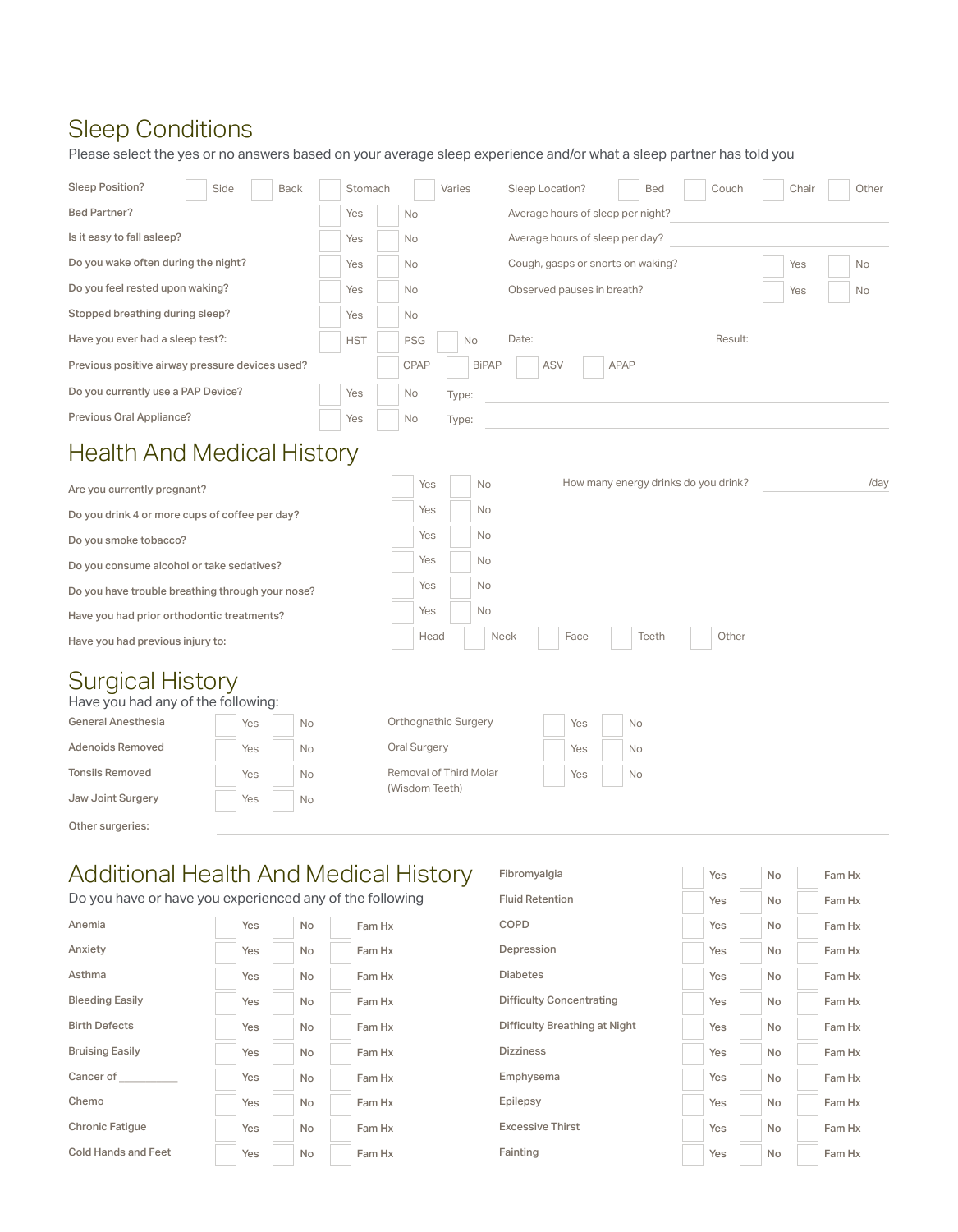| Frequent Colds/Flu             | Yes | No | Fam Hx | <b>Mitral Valve Prolaps</b>   | Yes | No        | Fam Hx |
|--------------------------------|-----|----|--------|-------------------------------|-----|-----------|--------|
| Frequent Cough                 | Yes | No | Fam Hx | Multiple Sclerosis            | Yes | No        | Fam Hx |
| <b>Frequent Ear Infections</b> | Yes | No | Fam Hx | Muscle Aches                  | Yes | No        | Fam Hx |
| Frequent Sore Throat           | Yes | No | Fam Hx | Muscle Fatigue                | Yes | No        | Fam Hx |
| Awakening from Sleep x         | Yes | No | Fam Hx | Muscle Spasms                 | Yes | No        | Fam Hx |
| Gastroesophogeal Reflux        | Yes | No | Fam Hx | Muscular Dystrophy            | Yes | No        | Fam Hx |
| Glaucoma                       | Yes | No | Fam Hx | Neuralgia                     | Yes | No        | Fam Hx |
| Hay Fever                      | Yes | No | Fam Hx | Nervous system Disorder       | Yes | No        | Fam Hx |
| Hearing Impairment             | Yes | No | Fam Hx | Osteoarthritis                | Yes | <b>No</b> | Fam Hx |
| <b>Heart Attack</b>            | Yes | No | Fam Hx | Osteoporosis                  | Yes | No        | Fam Hx |
| <b>Heart Disease</b>           | Yes | No | Fam Hx | Ovarian Cyst                  | Yes | No        | Fam Hx |
| <b>Heart Murmur</b>            | Yes | No | Fam Hx | Parkinson's Disease           | Yes | No        | Fam Hx |
| <b>Heart Pacemaker</b>         | Yes | No | Fam Hx | Poor Circulation              | Yes | No        | Fam Hx |
| <b>Heart Palpitations</b>      | Yes | No | Fam Hx | Psychiatric Care              | Yes | No        | Fam Hx |
| Heart Valve Replacement        | Yes | No | Fam Hx | Radiation                     | Yes | No        | Fam Hx |
| Hemophilia                     | Yes | No | Fam Hx | <b>Recent Weight Gain</b>     | Yes | No        | Fam Hx |
| Hepatitis                      | Yes | No | Fam Hx | <b>Recent Weight Loss</b>     | Yes | No        | Fam Hx |
| <b>High Blood Pressure</b>     | Yes | No | Fam Hx | <b>Rheumatic Fever</b>        | Yes | No        | Fam Hx |
| History of Substance Abuse     | Yes | No | Fam Hx | <b>Rheumatoid Arthritis</b>   | Yes | No        | Fam Hx |
| Huntington's Disease           | Yes | No | Fam Hx | <b>Scarlet Fever</b>          | Yes | No        | Fam Hx |
| Hypoglycemia                   | Yes | No | Fam Hx | Shortness of Breath           | Yes | No        | Fam Hx |
| Insomnia                       | Yes | No | Fam Hx | Skin Disorder                 | Yes | No        | Fam Hx |
| Intestinal Disorder            | Yes | No | Fam Hx | Sinus Problems                | Yes | No        | Fam Hx |
| Irregular Heartbeat            | Yes | No | Fam Hx | Slow Healing Sores            | Yes | No        | Fam Hx |
| <b>Kidney Disease</b>          | Yes | No | Fam Hx | <b>Speech Difficulties</b>    | Yes | No        | Fam Hx |
| Leukemia                       | Yes | No | Fam Hx | Stroke                        | Yes | No        | Fam Hx |
| Liver Disease                  | Yes | No | Fam Hx | Swollen or Painful Joints     | Yes | No        | Fam Hx |
| Low Blood Pressure             | Yes | No | Fam Hx | <b>Thyroid Disease</b>        | Yes | No        | Fam Hx |
| Meniere's Disease              | Yes | No | Fam Hx | <b>Tired Muscles</b>          | Yes | No        | Fam Hx |
| <b>Memory Loss</b>             | Yes | No | Fam Hx | Tuberculosis                  | Yes | No        | Fam Hx |
| Migraines                      | Yes | No | Fam Hx | <b>Urinary Tract Disorder</b> | Yes | No        | Fam Hx |

# History of Symptoms

| On what date, or approximate date, did the condition you are seeking treatment for occur? |                     |
|-------------------------------------------------------------------------------------------|---------------------|
| Are the conditions listed as the reason for visit caused by a motor vehicle accident?     | Yes  <br>l No       |
| If yes, what conditions:                                                                  | Date of accident:   |
| Does any family member snore or have sleep apnea?<br>Yes                                  | No If yes, explain: |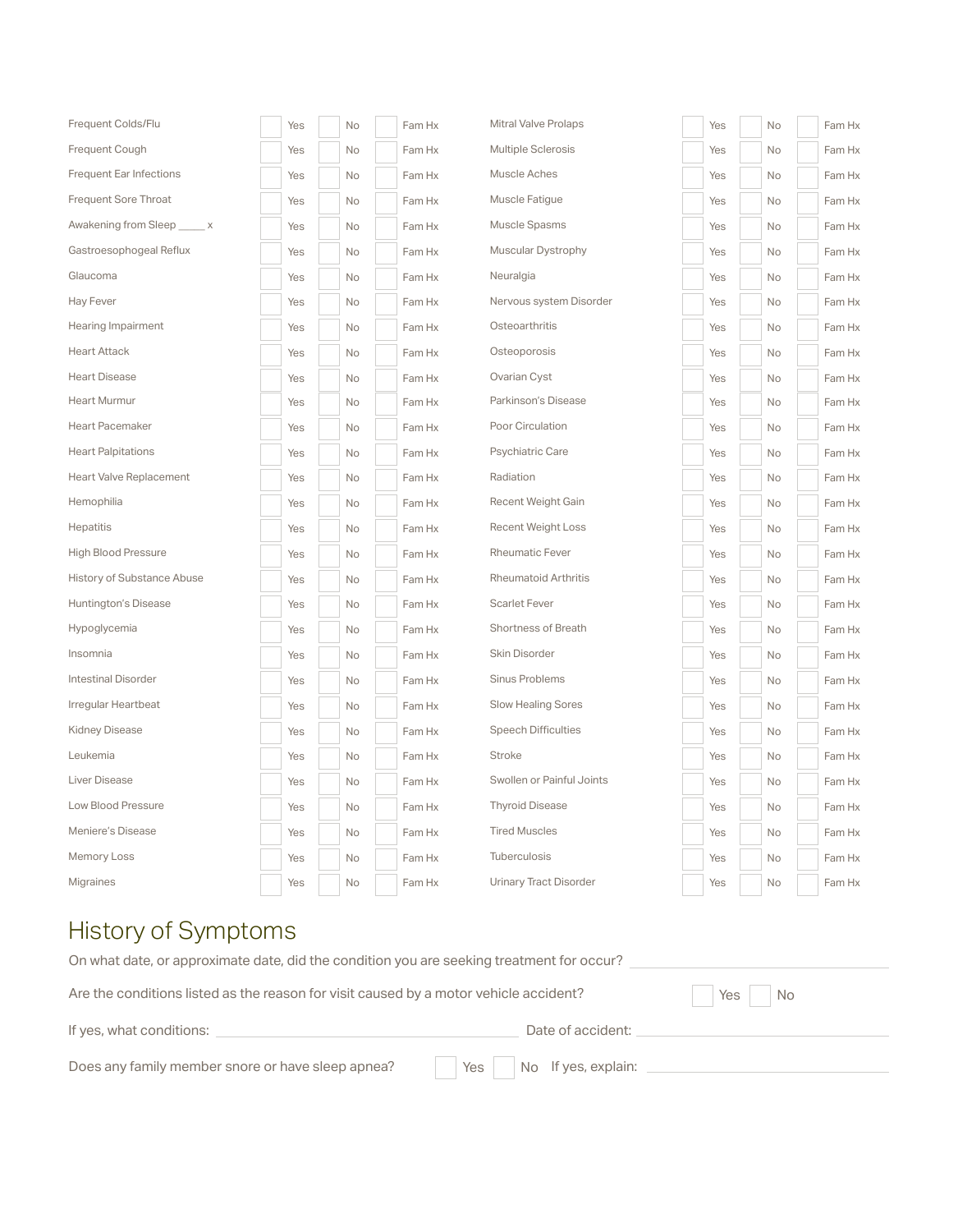# Additional Symptoms

| <b>Head Pain</b>                        | Location<br>$(L = Left R = Right B = Bilateral)$ |   |  |   |     |   |   |           |        |                                     | Severity<br>Mild, Mod, Severe |  |   |  |    |     |   |           |   | Duration     |     | Hours, Days, Weeks |           | Frequency<br>Occ, Freq, Constant |  |         |   |  |             |  |
|-----------------------------------------|--------------------------------------------------|---|--|---|-----|---|---|-----------|--------|-------------------------------------|-------------------------------|--|---|--|----|-----|---|-----------|---|--------------|-----|--------------------|-----------|----------------------------------|--|---------|---|--|-------------|--|
| Temple Area                             |                                                  |   |  | R |     | B |   |           | Recent | Chronic                             |                               |  | M |  | Mo |     | S |           | Н |              | D   |                    | W         |                                  |  | O       | F |  | С           |  |
| Back of Head                            |                                                  | L |  | R |     | B |   |           | Recent | Chronic                             |                               |  | M |  | Mo |     | S |           | Н |              | D   |                    | W         |                                  |  | $\circ$ | F |  | С           |  |
| Forehead                                |                                                  |   |  | R |     | B |   |           | Recent | Chronic                             |                               |  | M |  | Mo |     | S |           | Н |              | D   |                    | W         |                                  |  | Ο       | F |  | C           |  |
| Top of Head                             |                                                  |   |  | R |     | B |   |           | Recent | Chronic                             |                               |  | M |  | Mo |     | S |           | Н |              | D   |                    | W         |                                  |  | $\circ$ | F |  | С           |  |
| All of Head                             |                                                  |   |  | R |     | B |   |           | Recent | Chronic                             |                               |  | M |  | Mo |     | S |           | Н |              | D   |                    | W         |                                  |  | $\circ$ | F |  | $\mathbb C$ |  |
| <b>Jaw Pain</b>                         |                                                  |   |  |   |     |   |   |           |        | <b>Jaw Joint Sounds</b>             |                               |  |   |  |    |     |   |           |   |              |     |                    |           |                                  |  |         |   |  |             |  |
| Jaw pain with opening                   |                                                  |   |  |   |     |   | R |           |        | Jaw sounds with opening             |                               |  |   |  |    |     |   |           |   | $\mathsf R$  |     |                    |           |                                  |  |         |   |  |             |  |
| Jaw pain when chewing                   |                                                  |   |  |   |     |   | R |           |        | Jaw sounds when chewing             |                               |  |   |  |    |     |   |           |   | R            |     |                    |           |                                  |  |         |   |  |             |  |
| Jaw pain at rest                        |                                                  |   |  |   |     |   | R |           |        |                                     |                               |  |   |  |    |     |   |           |   |              |     |                    |           |                                  |  |         |   |  |             |  |
| <b>Jaw Locking</b>                      |                                                  |   |  |   |     |   |   |           |        | <b>Jaw Joint Symptoms</b>           |                               |  |   |  |    |     |   |           |   |              |     |                    |           |                                  |  |         |   |  |             |  |
| Jaw locks closed                        |                                                  |   |  |   | Yes |   |   | No        |        | Teeth clenching                     |                               |  |   |  |    | Yes |   | No        |   |              | Day |                    |           | Night                            |  |         |   |  |             |  |
| Jaw locks open                          |                                                  |   |  |   | Yes |   |   | No        |        | Teeth grinding                      |                               |  |   |  |    | Yes |   | <b>No</b> |   |              | Day |                    |           | Night                            |  |         |   |  |             |  |
| <b>Eye Related Conditions</b>           |                                                  |   |  |   |     |   |   |           |        |                                     |                               |  |   |  |    |     |   |           |   |              |     |                    |           |                                  |  |         |   |  |             |  |
| <b>Blurred vision</b>                   |                                                  |   |  |   | Yes |   |   | No        |        | Pain or pressure behind the eyes    |                               |  |   |  |    |     |   |           |   | Yes          |     |                    | <b>No</b> |                                  |  |         |   |  |             |  |
| Double vision                           |                                                  |   |  |   | Yes |   |   | No        |        | Extreme sensitivity to light        |                               |  |   |  |    |     |   |           |   | Yes          |     |                    | <b>No</b> |                                  |  |         |   |  |             |  |
| Eye pain                                |                                                  |   |  |   | Yes |   |   | No        |        | Wear of glasses or contacts         |                               |  |   |  |    |     |   |           |   | Yes          |     |                    | No        |                                  |  |         |   |  |             |  |
| <b>Ear Related Conditions</b>           |                                                  |   |  |   |     |   |   |           |        |                                     |                               |  |   |  |    |     |   |           |   |              |     |                    |           |                                  |  |         |   |  |             |  |
| Buzzing in ears                         |                                                  |   |  |   |     |   | R |           |        | Pain behind the ear                 |                               |  |   |  |    |     |   |           |   | $\mathsf R$  |     |                    |           |                                  |  |         |   |  |             |  |
| Ear Congestion                          |                                                  |   |  |   |     |   | R |           |        | Pain in front of ear                |                               |  |   |  |    |     |   |           |   | R            |     |                    |           |                                  |  |         |   |  |             |  |
| Ear pain                                |                                                  |   |  |   |     |   | R |           |        | Recurrent ear infections            |                               |  |   |  |    |     |   |           |   | $\mathsf{R}$ |     |                    |           |                                  |  |         |   |  |             |  |
| <b>Hearing Loss</b>                     |                                                  |   |  |   |     |   | R |           |        | Ringing in the ear (tinnitus)       |                               |  |   |  |    |     |   |           |   | $\mathsf R$  |     |                    |           |                                  |  |         |   |  |             |  |
| Itchiness/stuffiness                    |                                                  |   |  |   |     |   | R |           |        |                                     |                               |  |   |  |    |     |   |           |   |              |     |                    |           |                                  |  |         |   |  |             |  |
| <b>Throat Related Conditions</b>        |                                                  |   |  |   |     |   |   |           |        |                                     |                               |  |   |  |    |     |   |           |   |              |     |                    |           |                                  |  |         |   |  |             |  |
| Chronic sore throat                     |                                                  |   |  |   | Yes |   |   | No        |        | Thyroid enlargement                 |                               |  |   |  |    |     |   |           |   | Yes          |     |                    | <b>No</b> |                                  |  |         |   |  |             |  |
| <b>Difficulty Swallowing</b>            |                                                  |   |  |   | Yes |   |   | <b>No</b> |        | Tightness in throat                 |                               |  |   |  |    |     |   |           |   | Yes          |     |                    | No        |                                  |  |         |   |  |             |  |
| Swollen glands                          |                                                  |   |  |   | Yes |   |   | <b>No</b> |        | Feeling of foreign object in throat |                               |  |   |  |    |     |   |           |   | Yes          |     | $\sim$             | No.       |                                  |  |         |   |  |             |  |
| <b>Neck related Conditions</b>          |                                                  |   |  |   |     |   |   |           |        |                                     |                               |  |   |  |    |     |   |           |   |              |     |                    |           |                                  |  |         |   |  |             |  |
| Limited movement                        |                                                  |   |  |   | Yes |   |   | $\rm No$  |        | Numbness in hands/fingers           |                               |  |   |  |    |     |   |           |   | Yes          |     |                    | No        |                                  |  |         |   |  |             |  |
| Neck pain                               |                                                  |   |  |   | Yes |   |   | No        |        | Swelling in neck                    |                               |  |   |  |    |     |   |           |   | Yes          |     |                    | No        |                                  |  |         |   |  |             |  |
| <b>Shoulder Conditions</b>              |                                                  |   |  |   |     |   |   |           |        |                                     |                               |  |   |  |    |     |   |           |   |              |     |                    |           |                                  |  |         |   |  |             |  |
| Pain in Shoulder                        |                                                  |   |  |   | Yes |   |   | No        |        | Tingling in fingers/hands           |                               |  |   |  |    |     |   |           |   | Yes          |     |                    | No        |                                  |  |         |   |  |             |  |
| Stiffness in Shoulder                   |                                                  |   |  |   | Yes |   |   | No        |        |                                     |                               |  |   |  |    |     |   |           |   |              |     |                    |           |                                  |  |         |   |  |             |  |
| <b>Back Conditions</b><br>Low Back Pain |                                                  |   |  |   |     |   |   | No        |        | Scoliosis                           |                               |  |   |  |    |     |   |           |   |              |     |                    |           |                                  |  |         |   |  |             |  |
|                                         |                                                  |   |  |   | Yes |   |   |           |        |                                     |                               |  |   |  |    |     |   |           |   | Yes          |     |                    | No        |                                  |  |         |   |  |             |  |
| Middle Back Pain                        |                                                  |   |  |   | Yes |   |   | No        |        | Sciatica                            |                               |  |   |  |    |     |   |           |   | Yes          |     |                    | No        |                                  |  |         |   |  |             |  |
| Upper Back Pain                         |                                                  |   |  |   | Yes |   |   | No        |        |                                     |                               |  |   |  |    |     |   |           |   |              |     |                    |           |                                  |  |         |   |  |             |  |
| <b>Mouth/Nose Conditions</b>            |                                                  |   |  |   |     |   |   |           |        |                                     |                               |  |   |  |    |     |   |           |   |              |     |                    |           |                                  |  |         |   |  |             |  |
| <b>Chronis Sinusitis</b>                |                                                  |   |  |   | Yes |   |   | No        |        | <b>Broken Teeth</b>                 |                               |  |   |  |    | Yes |   | No        |   |              |     |                    |           |                                  |  |         |   |  |             |  |
| Dry Mouth                               |                                                  |   |  |   | Yes |   |   | No        |        | <b>Biting Cheeks</b>                |                               |  |   |  |    | Yes |   | No        |   |              |     |                    |           |                                  |  |         |   |  |             |  |
| <b>Frequent Snoring</b>                 |                                                  |   |  |   | Yes |   |   | No        |        | <b>Burning Tongue</b>               |                               |  |   |  |    | Yes |   | No        |   |              |     |                    |           |                                  |  |         |   |  |             |  |